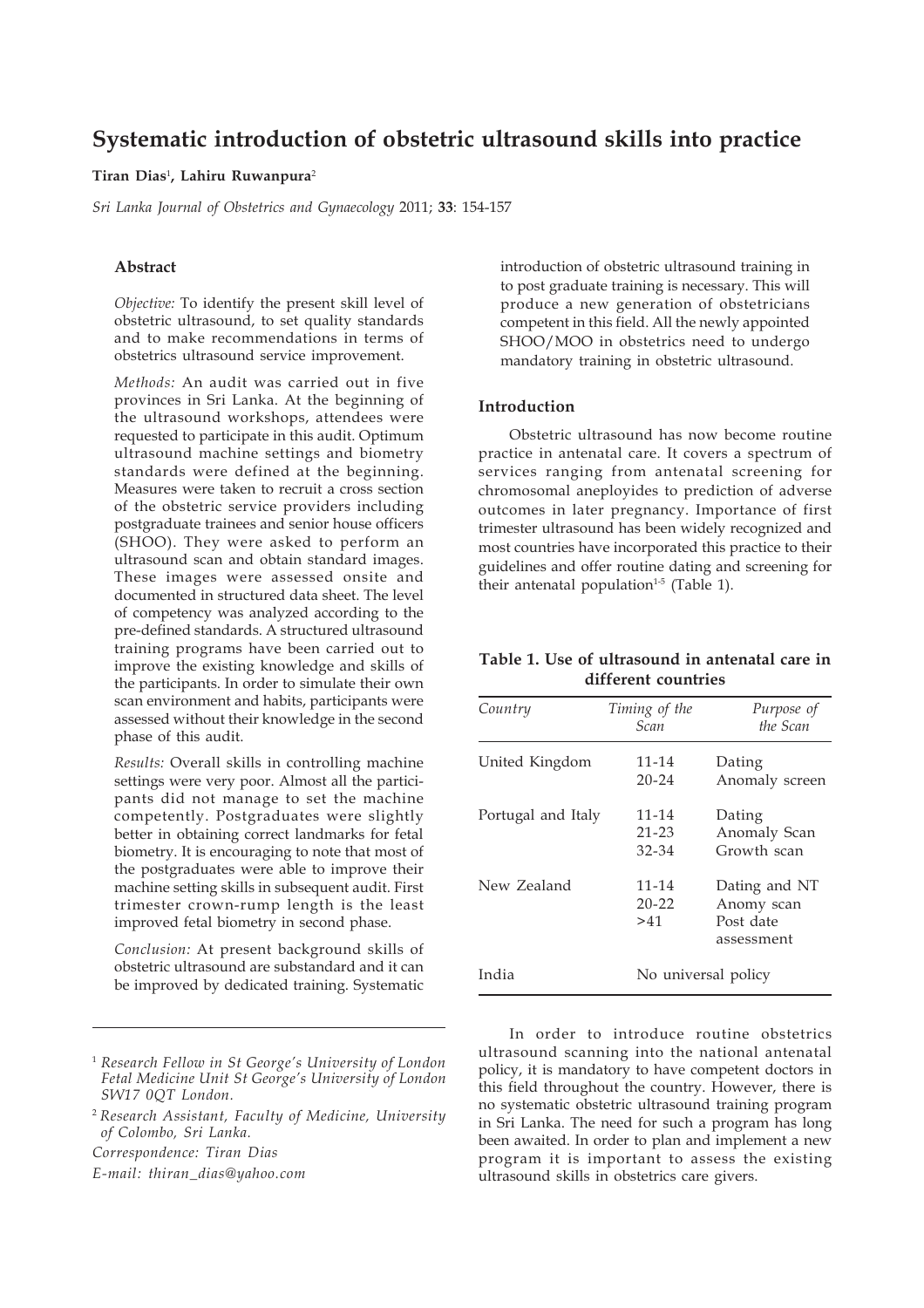## **Objective**

 The objective of this audit is to identify the present skill level of obstetric ultrasound, to set standards of quality, and give recommendations to Postgraduate Institute of Medicine (PGIM), Sri Lanka College of Obstetricians and Gynaecologists (SLCOG), Sri Lanka Obstetric Ultrasound Group (SLOUG) to work out a plan to improve this service.

#### **Methodology**

## *Phase 1*

This audit was carried out in five provinces in Sri Lanka with the collaboration of SLCOG and SLOUG. In view of teaching/ assessment and audit of obstetric ultrasound skills, five obstetric ultrasound workshops were organized in Galle, Colombo, Kurunegalla, Jaffna, and Badulla. At the beginning of these workshops attendees were requested to participate in this audit and following standards were defined at the beginning.

Ultrasound machine settings: Optimum use of recognized machine setting tools (probe orientation, presets, depth, frequency, gain, focus, frame rate and zoom) were assessed<sup>6</sup>. The candidates were requested to freeze the ultrasound image when they think image is optimum. The competency was categorized in to three levels in terms of their use (competent use, some use, no use).

Fetal biometry: The candidates were expected to acquire ultrasound images of fetal head, abdomen and mid-sagiital section in order to measure the head circumference (HC), abdominal circumference (AC) and the crown-rump length (CRL) respectively. Standards were set according to the established guidelines and competency was assessed in terms of use of correct landmarks<sup>6</sup>.

Measures were taken to recruit a cross section of participants including postgraduate trainees and senior house officers (SHOO) for this audit. They were asked to perform an ultrasound scan and obtain standard images. These images were assessed onsite and documented in structured data sheet. The level of competency was analyzed according to the predefined standards<sup>6</sup>. In view of upgrading present competency level, series of ultrasound training programs were conducted. In parallel with these workshops hands-on program was conducted by the SLOUG members and comprehensive practical hand book was distributed among participants.

## *Phase 2*

In order to assess the improvement of obstetrics ultrasound skills and the progress of these training programs, re-audit was conducted in Colombo. Postgraduate trainees who attended the earlier workshops were reassessed in this second phase. In order to simulate their own scan environment and habits, participants were assessed without their knowledge. Same standards were used to assess the competency as described above<sup>6</sup>.

#### **Results**

A total of 21 candidates participated in this audit, out of which 10 were SHOO, 6 were postgraduate trainees and the rest were consultants, RHOO and MOO. Overall ultrasound machine settings were poor in both SHOO and postgraduate trainees (Figure 1, 2). Even though the general competency in fetal biometry is poor in all candidates, postgraduates were slightly better in taking fetal biometry than SHOO (Figure 3, 4).



*Figure 1.* **Ultrasound machine setting skills among Senior House Officers (SHOO) in obstetrics before the awareness program (baseline assessment).**



*Figure 2.* **Ultrasound machine setting skills among Postgraduate trainees in obstetrics before the awareness program (baseline assessment).**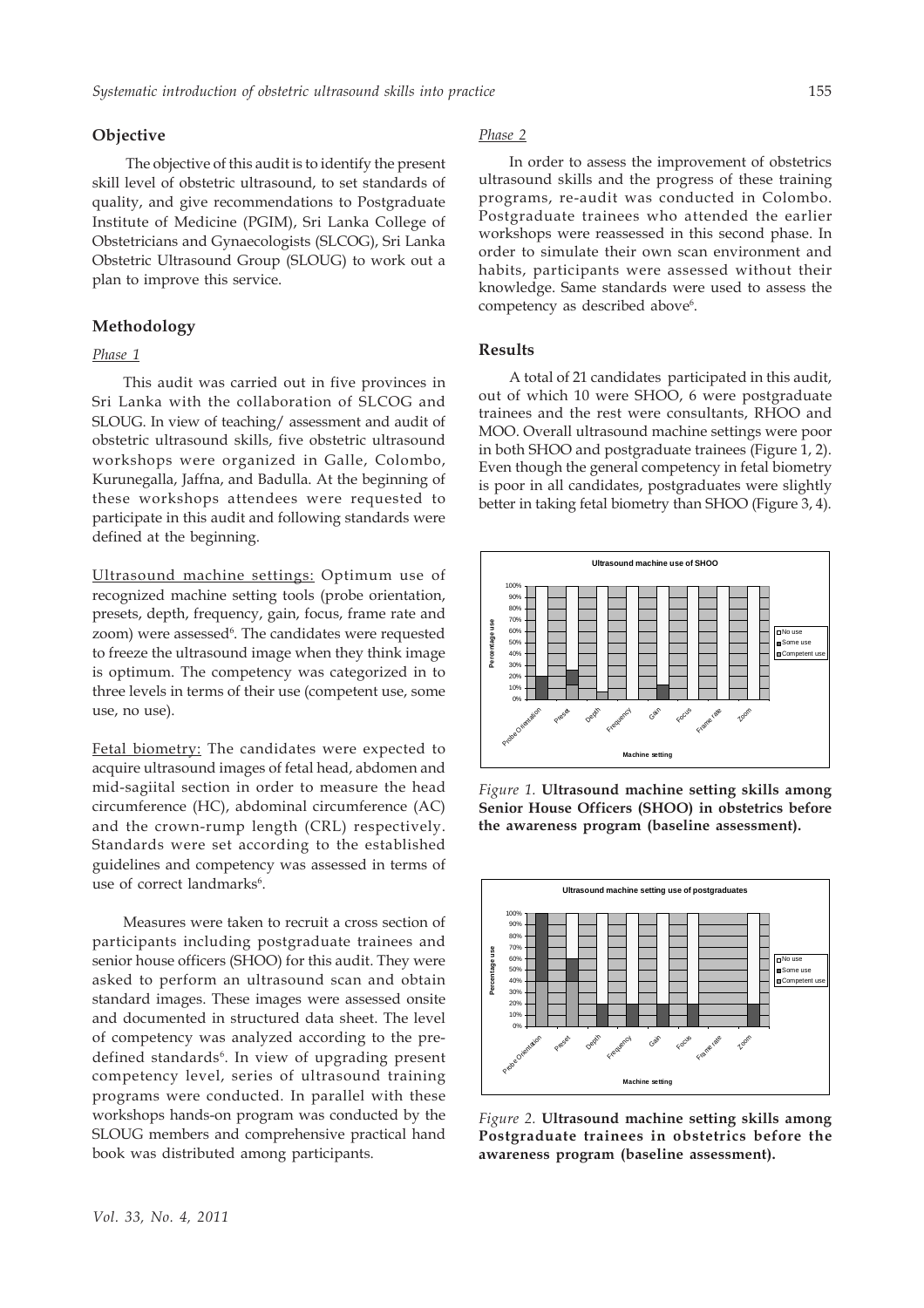

*Figure 3.* **Fetal biometry skills among Senior House Officers in obstetrics before the awareness program (CSP – cavum septum pellucidam) (baseline assessment).**



*Figure 4.* **Fetal biometry skills among Postgraduate trainees in obstetrics before the awareness program (CSP – Cavum septum pellucidum) (baseline assessment).**

Four out of 6 postgraduate trainees who attended the first audit cycle were reassessed. It is encouraging to observe that most of the postgraduate trainees were able to improve their machine setting skills in subsequent audit (Figure 5). Optimum image for fetal HC measurement has been improved in terms of caliper placement (Figure 6). First trimester crown-rump length is the least improved fetal biometry in second phase.



*Figure 5.* **Ultrasound machine setting skills among Postgraduate trainees in obstetrics after the awareness program (completion of the cycle).**

#### **Discussion and recommendations**

At present, background skills in obstetric ultrasound are substandard and it can be improved by dedicated training. It is essential to acquire a certain level of skill in obstetrics ultrasound before contemplating obstetrics scans. Substandard scanning would do more harm than any benefit. Systematic introduction of obstetric ultrasound training in to postgraduate training is necessary. This will produce a new generation of obstetricians competent in this field. All the newly appointed SHOO/MOO in



*Figure 6.* **Fetal biometry skills among postgraduate trainees in obstetrics after the awareness program (CSP – cavum septum pellucidam) (completion of the cycle).**

obstetrics need to undergo mandatory training in obstetric ultrasound. In order to improve ultrasound skills in obstetricians, we should recognize the reality of poor skill level of obstetric ultrasound. Appropriate systematic approach is needed in terms of training in ultrasound skills. This will require the coordinated efforts of the SLCOG, PGIM, SLOUG and the Ministry of Health. This entire program should be supported and coordinated by a competent authority. Training, assessment and audit of this training program should be designed to cover the following categories.